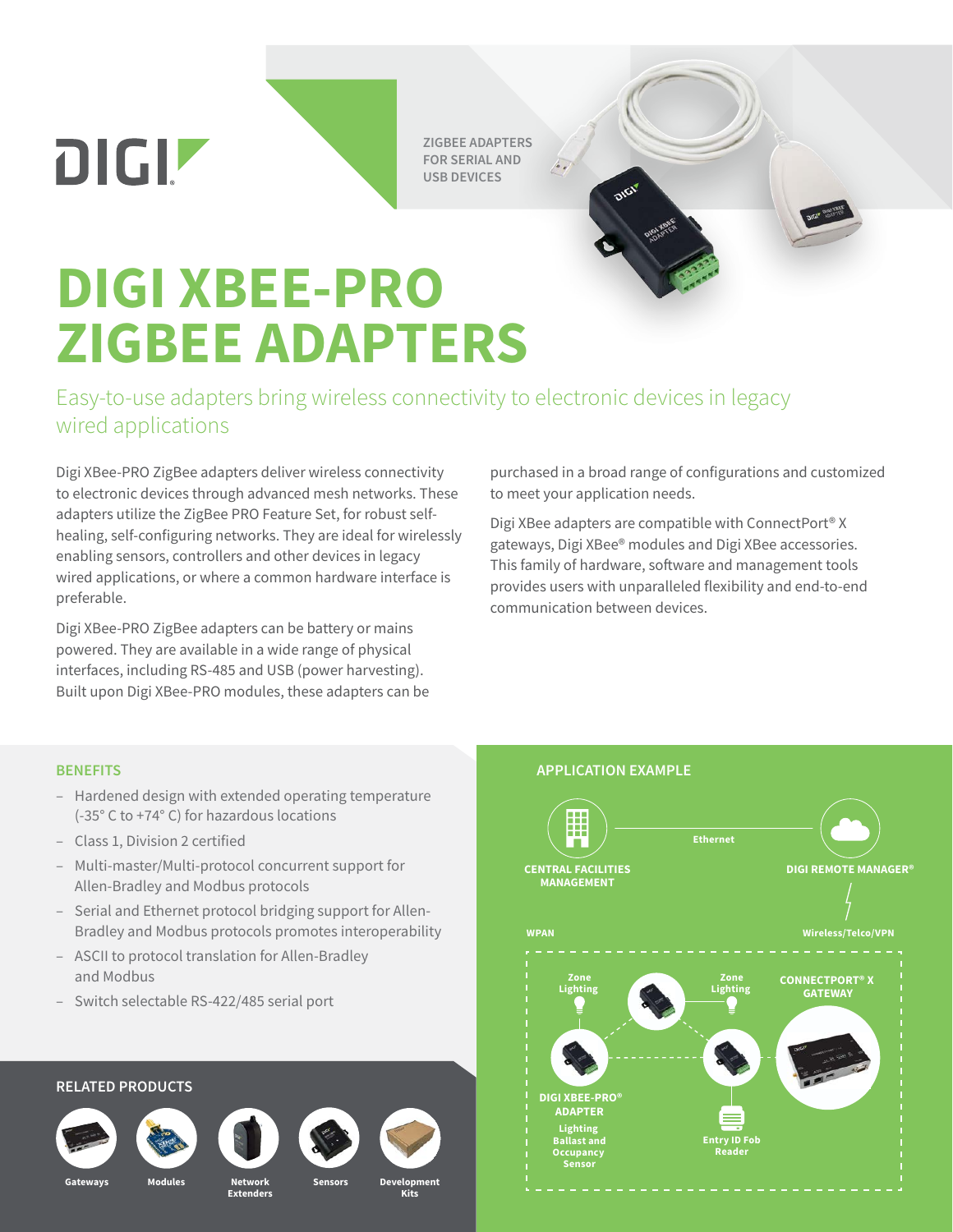### **SPECIFICATIONS**

## Digi XBee-PRO® ZigBee Adapter

| PERFORMANCE                          |                                                                                                                                                                                       |  |
|--------------------------------------|---------------------------------------------------------------------------------------------------------------------------------------------------------------------------------------|--|
| <b>RF DATA RATE</b>                  | 250 kbps                                                                                                                                                                              |  |
| <b>INDOOR/URBAN RANGE*</b>           | Up to 300 ft (90 m) / 200 ft (60 m) Int'l variant                                                                                                                                     |  |
| OUTDOOR/RF LINE-OF-SIGHT RANGE*      | Up to 2 miles (3200m) / 5000 ft (1500 m) Int'l variant                                                                                                                                |  |
| <b>TRANSMIT POWER</b>                | 63 mW (+18 dBm) / Int'l version                                                                                                                                                       |  |
| <b>RECEIVER SENSITIVITY (1% PER)</b> | $-102$ dBm                                                                                                                                                                            |  |
| <b>FEATURES</b>                      |                                                                                                                                                                                       |  |
| <b>ANTENNA TYPE</b>                  | USB models: internal wire antenna; RS-485 models: external RPSMA antenna                                                                                                              |  |
| <b>FREQUENCY BAND</b>                | 2.4 GHz                                                                                                                                                                               |  |
| <b>SERIAL DATA INTERFACE</b>         | RS-485 (6-position wire terminal block) switch selectable between RS-422 half-duplex,<br>RS-422 full duplex and RS-485                                                                |  |
| <b>USB DATA INTERFACE</b>            | USB 2.0 Full Speed (with ESD protection); connects to host via captive 1-meter cable                                                                                                  |  |
| <b>NETWORKING &amp; SECURITY</b>     |                                                                                                                                                                                       |  |
| <b>NETWORK TOPOLOGIES</b>            | Point-to-point, Point-to-multipoint, Mesh                                                                                                                                             |  |
| <b>NUMBER OF CHANNELS</b>            | 14                                                                                                                                                                                    |  |
| <b>SPREAD SPECTRUM TYPE</b>          | Direct Sequence Spread Spectrum                                                                                                                                                       |  |
| <b>FILTRATION OPTIONS</b>            | PAN ID, 64-bit MAC, channel                                                                                                                                                           |  |
| <b>ADDRESSING</b>                    | 65,000 available addresses for each channel                                                                                                                                           |  |
| <b>OTHER</b>                         |                                                                                                                                                                                       |  |
| <b>LEDS</b>                          | Power: Glows green when external power is supplied (not active when battery powered to limit power drain)<br>Associate: Blinks when unit is connected and associated on an RF network |  |
| <b>CONTROLS</b>                      | Device reset (internal push button); Identification (internal push button) - relays ID to gateway                                                                                     |  |
| DIMENSIONS (L X W X H) & WEIGHT      | RS-485 models: 3.60 in x 1.90 in x 1.20 in (9.14 cm x 4.82 cm x 3.04 cm) 2.29 oz (64.92 g)<br>USB models: 2.87 in x 1.80 in x 0.83 in (7.29 cm x 4.57 cm x 2.10 cm) 1.60 oz (45.36 g) |  |
| <b>OPERATING TEMPERATURE</b>         | -40 $^{\circ}$ C to +70 $^{\circ}$ C                                                                                                                                                  |  |
| <b>POWER REQUIREMENTS</b>            |                                                                                                                                                                                       |  |
| <b>INPUT VOLTAGE</b>                 | RS-485 models: 3.7-6VDC and 9-30 VDC<br>USB models: Bus powered (+5V) USB Models: Bus Powered (+5V)                                                                                   |  |
| <b>POWER CONSUMPTION</b>             | USB: 70 mA Rx and 250 mA Tx (normal operation) / 200 uA (suspend mode)                                                                                                                |  |
| <b>REGULATORY APPROVALS</b>          |                                                                                                                                                                                       |  |
| <b>EMISSIONS</b>                     | FCC Part 15.247, IC, ETSI/CE, Telec, EN55022 (Class B)                                                                                                                                |  |
| <b>SAFETY</b>                        | CAN/CSA C22.2 No.60950                                                                                                                                                                |  |
| <b>ROHS</b>                          | Yes                                                                                                                                                                                   |  |

\*Range figure estimates are based on free-air terrain with limited sources of interference. Actual range will vary based on transmitting power, orientation of transmitter and receiver, height of transmitting antenna, height of receiving antenna, weather conditions, interference sources in the area, and terrain between receiver and transmitter, including indoor and outdoor structures such as walls, trees, buildings, hills, and mountains.

**USB MODEL**